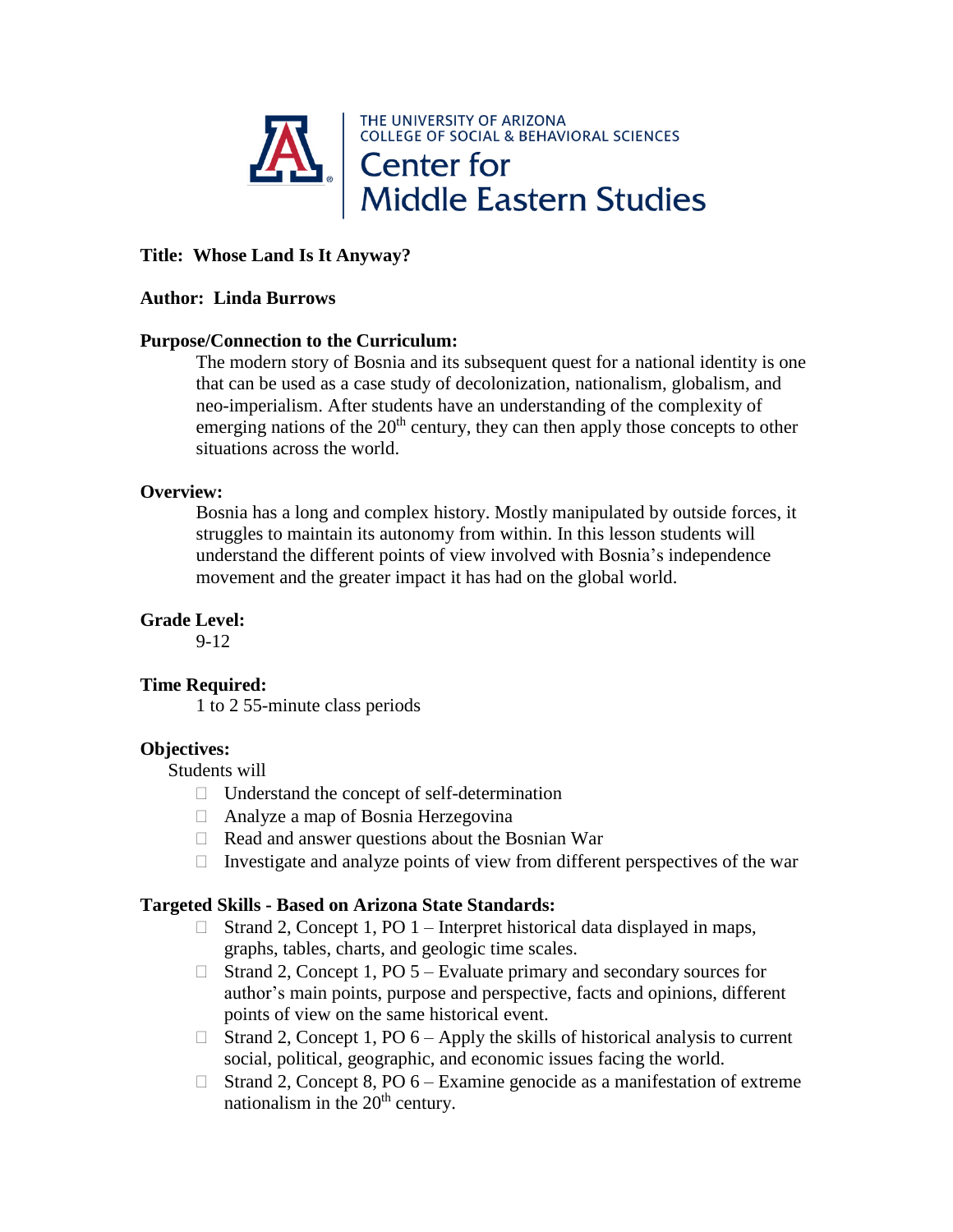- $\Box$  Strand 2, Concept 9, PO 5 Connect current events with historical events and issues using information from class discussions and various sources.
- $\Box$  9-10.RH.1. Cite specific textual evidence to support analysis of primary and secondary sources, attending to such features as the date and origin of the information.
- $\Box$  9-10.RH.1. Determine the central ideas or information of a primary or secondary source; provide an accurate summary of how key events or ideas develop over the course of the text.

# **Materials:**

- $\Box$  Copies of UN Decolonization Declaration for each student
- □ Copies of Brief History of Bosnian Conflict for each student
- $\Box$  Copies of Ethnic Minorities Map for every paired group.
- $\Box$  Copies of Who Are They? worksheet for each student.
- $\Box$  Projector to display PowerPoint presentation.

# **Suggested Procedures:**

- 1. Students will read the UN Decolonization Declaration. Students will be able to understand the concept of self-determination, national identity, and the UN's role. As a modification, have students read in mixed-level pairs and write definitions together.
- 2. Students will participate in a whole class discussion of the concepts: selfdetermination, national identity, and the role of the United Nations to check for understanding and the goals the United Nations has for emerging nations.
- 3. Students will read and annotate the Brief History of the Bosnia Conflict. As a modification, have students read in mixed-level pairs and take notes.
- 4. Students will analyze the Bosnian Ethnic Minorities Map.
- 5. Students will complete the Who Are They? worksheet.
- 6. Show Road Signs PowerPoint pointing out the divisions within Bosnia having two languages and the graffiti on the signs that will cross out the Cyrillic alphabet in high Croat populated areas and in high Serb populated areas the Latin alphabet.
- 7. Divide class into four groups: Bosniaks, Bosnian Croats, Bosnian Serbs, UN Peace Keepers.
- 8. In the small groups, students will make a proposal that will both meet the needs their particular group and propose a way forward for Bosnia to have a national identity.
- 9. Gather representatives (1 or 2) from each of the four groups to meet at a United Nations Special Session. Have students gather in a circle in the center of the room. Leave a couple of seats empty in the circle. The students not in the special session should be seated behind their representatives as their respective delegation.
- 10. Students will discuss a way forward for Bosnia to create a national identity. Students not in the special session should take notes on the discussion and if they have a good point to make they can join the circle in one of the empty seats to participate in the discussion and then return to their delegation.